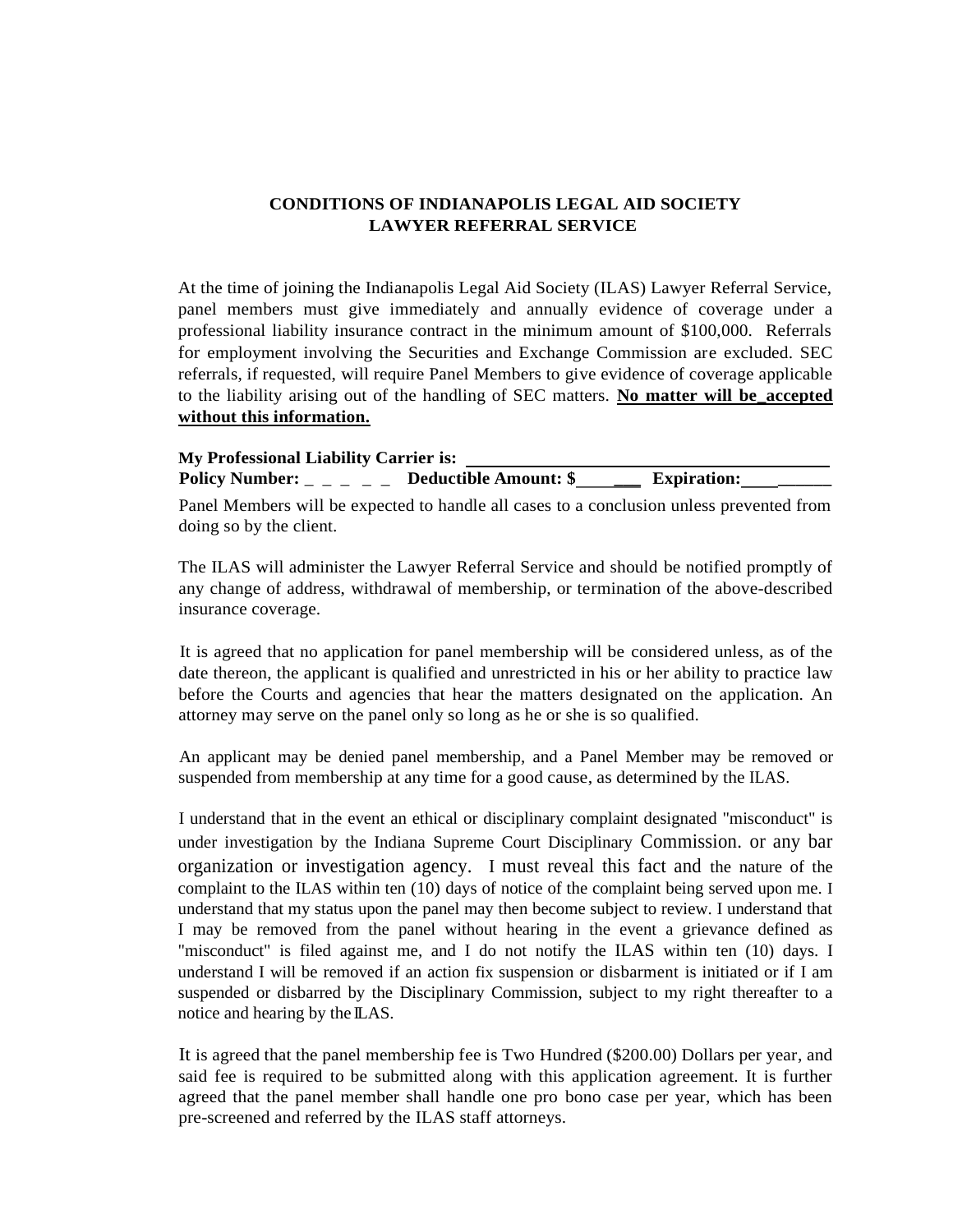I understand that the ILAS will give the name, address, and telephone number of panel members on a rotation basis based upon the area of law in which representation is requested. All fees shall be by agreement between the referred person and the member lawyer and shall be reasonable as defined by the Rules of Professional Conduct that govern lawyers.

I represent that I am competent to practice law in any area that I have requested referrals from the ILAS. Any failure to abide by the terms of this application and agreement of the ILAS shall subject the Member to removal or suspension from the panel

I **understand that my panel membership is subject to the conditions stated on this application.**

**Dated:**

**Signature**

**Printed**

**All membership fees should be forwarded to:** 

**Indianapolis Legal Aid Society, Inc. 615 North Alabama Street, Room #122 Indianapolis,** IN **46204**

**Or on the website: indylas.org, please note Lawyer Referral.**